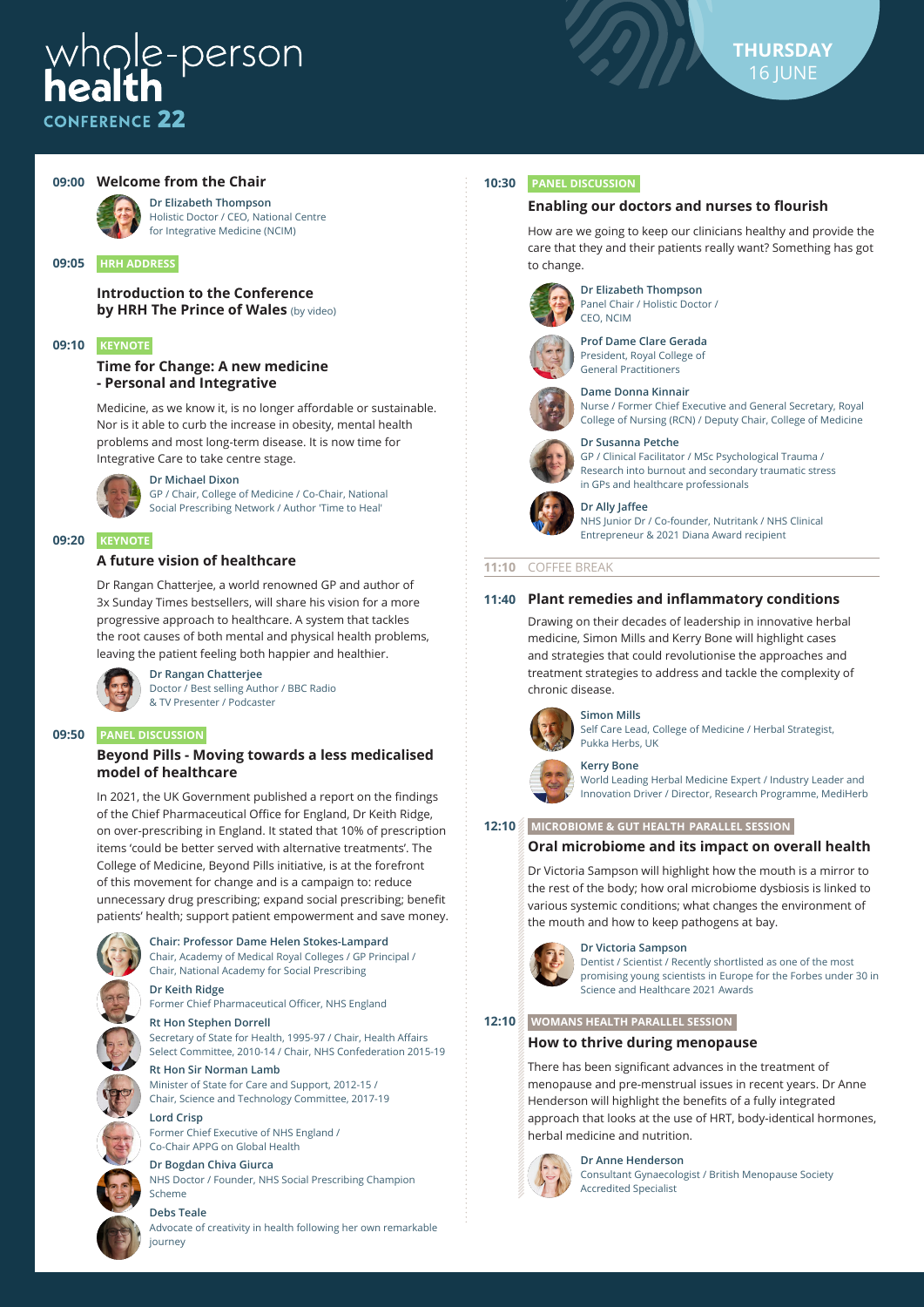



# **12:40 MICROBIOME & GUT HEALTH PARALLEL SESSION**

# **Gastrointestinal dysfunction in Parkinson Disease**

Dr Valentina will highlight the role of gut microbiota interventions, such as probiotics & fecal microbiota transplantation, in the ability to restore gut dysbiosis, reduce inflammation, and possibly modulate the clinical Parkinson Disease.



#### **Dr Valentina Leta**

Neurologist / PhD Clinical Research Fellow, Parkinson's Foundation Centre of Excellence, King's College Hospital, London

#### **12:40 WOMANS HEALTH PARALLEL SESSION**

#### **An integrative approach to treating Endometriosis**

With more than 20 years of clinical experience, Dr Sally Moorcroft will highlight her integrative approach that includes functional medicine and nutrition, medical homeopathy, herbal medicine, acupuncture and mind and body practices.



#### **Dr Sally Moorcroft**

Integrative and Functional Medicine Doctor / Core Tutor and Herbal Medicine Tutor, NCIM / Clinical Director, Orchard Barn Health Integrative Medicine Clinic

#### **13:05 MICROBIOME & GUT HEALTH PARALLEL SESSION**

#### **Using the microbiome in clinical practice**

Jo Gamble will address the delicate balance between the microbiota throughout the whole body - gut, oral cavity, nasal cavity, skin and vagina, to restore health and prevent disease.



Certified Functional Medicine Practitioner / Fellow Integrative Cancer

#### **13:05 WOMANS HEALTH PARALLEL SESSION**

**Jo Gamble**

# **Personalised lifestyle and integrative medicine approaches to PCOS management**

Polycystic ovary syndrome (PCOS) is a common endocrine, inflammatory and metabolic disorder. In this session Dr Amy Shacaluga will explore the latest evidence and practical approaches in applying personalised lifestyle and integrative medicine interventions in PCOS management.



**Dr Amy Shacaluga**

Consultant Obstetrician and Gynaecologist / Lifestyle Medicine Physician

#### **13.30** LUNCH BREAK

#### **14:30 KEYNOTE**

# **Why everyone needs to be talking about metabolic health**

With 80% of chronic disease attribute to lifestyle and environmental factors, Dr Malhotra details the strong link between metabolic health and its impact on our immune system, heart disease, type 2 diabetes, stroke and dementia.



# **Dr Aseem Malhotra**

Consultant Cardiologist / Campaigner / Best selling Author / Chair, Public Health Collaboration

#### **15:00 PAIN MANAGEMENT PARALLEL SESSION**

#### **Reframing pain - An opioid-sparing integrated model using the Pain Free Mindset approach**

There is no easy fix when it comes to chronic pain. Opioids are often the first, addictive resort and surgery rarely achieves the outcome promised. This session highlights mind and body approaches to help patients take control and overcome pain



#### **Dr Deepak Ravindran** NHS Consultant / Visiting Lecturer, University of Reading / Clinical Lead for Pain Medicine and Longcovid Service, Royal Berkshire NHS Foundation Trust / Author "Pain Free Mindset"

#### **15:00 AUTOIMMUNE DISEASE PARALLEL SESSION**

#### **Systems approach to Autoimmune Thyroid Disease**

Find out more about comprehensive systems-based assessment and management of autoimmune thyroid disease. This session will focus on Hashimoto's thyroiditis and touch on the impact of the gut-immune axis in multi-system autoimmunity.



#### **Nina Fuller-Shavel** Integrative Medicine Doctor / Scientist / Educator / Co-Chair, BSIO / Director, Synthesis Clinic / Fellow, College of Medicine

#### **15:30 PAIN MANAGEMENT PARALLEL SESSION**

#### **The intangible landscape of pain management**

Bobby Sira will share his unique insight into what he calls the "intangible landscape", where he integrates the body's ability to respond to pain medications, in rhythm with the minds perceptions and the spirits power to direct healing.



**Bobby Sira** Clinical Pharmacist / Ayurveda, Yoga Therapy and Life & Wellness Consultant

#### **15:30 AUTOIMMUNE DISEASE PARALLEL SESSION**

#### **Rheumatoid Arthritis - From disease control to health and healing**

Dr Lucie Wilk will share her wealth of experience in autoimmune diseases, including lupus, rheumatoid arthritis, psoriatic arthritis and vasculitis.



**Lucie Wilk** Rheumatologist / NHS and Functional Medicine Doctor

# **15.55** COFFEE BREAK

#### **16:25 KEYNOTE**

#### **A blueprint for proactive health regeneration in communities**

This session will highlight key elements for a proactive, sustainable health regeneration in communities that make full use of available human resources and working with nature.



**Robert Verkerk PhD** Founder, Executive & Scientific Director, Alliance for Natural Health International, UK

#### **16:50 KEYNOTE**

# **Fast mimicking diet and longevity**

Inspired by a mentor's extreme experiments with caloric restriction, Professor Valter Longo explores how fastingmimicking diets help prevent disease, promote healthy aging, and prolongs our ability to stay young.

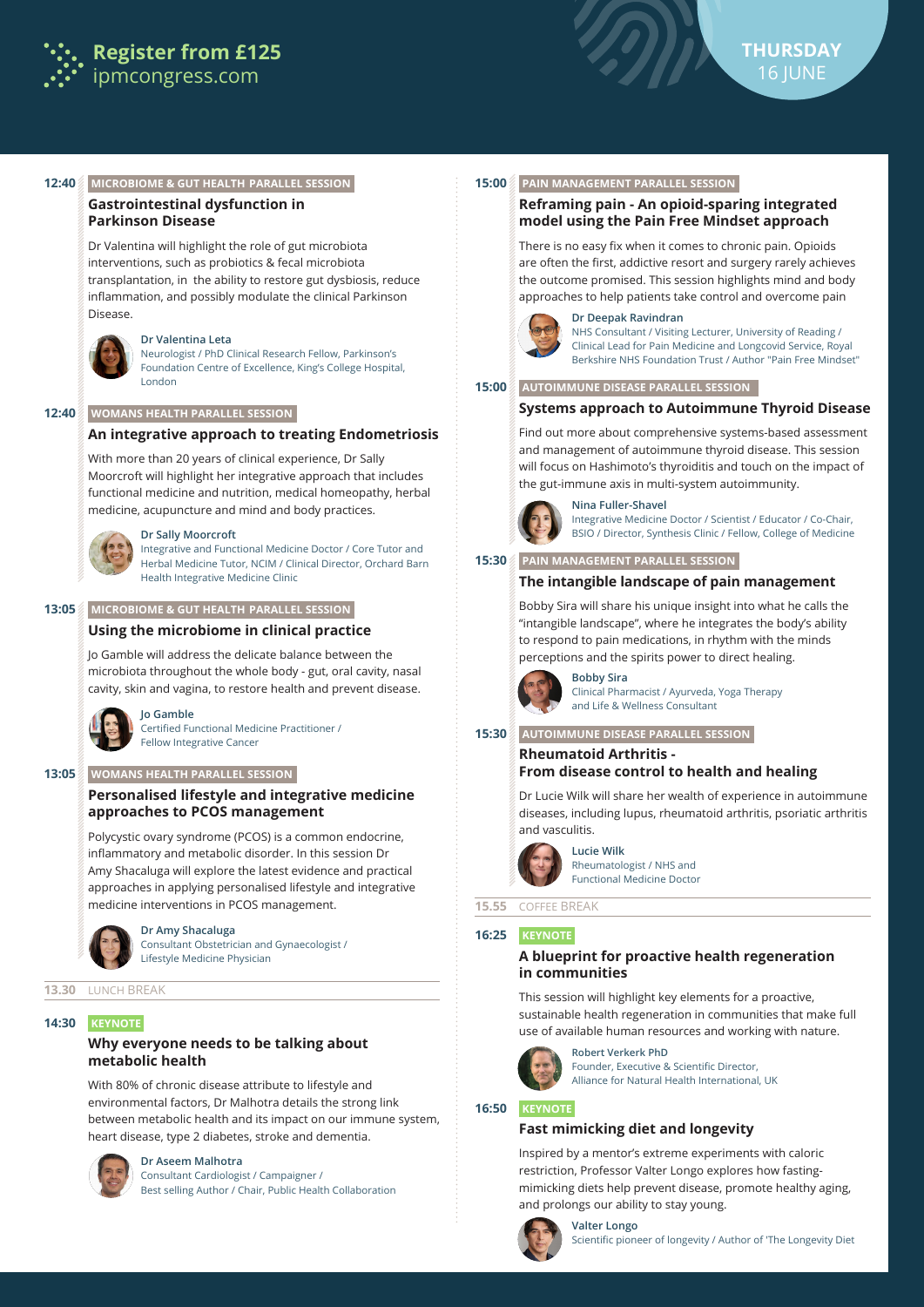#### **09:00 Introduction from the Chair**

Welcome from the conference Chairs to this much needed conference that will explore the evidence and impact of integrative medicine for mental health.



#### **Kirkland Newman** Founder and Editor, MindHealth360



#### **Dr Lucy Loveday**

GP / Experienced Medical Educationalist / Founder, Movement & The Mind®

#### **09:05 HRH ADDRESS**

**Introduction to the Conference by HRH The Prince of Wales** (by video)

#### **09:10 Welcome Address**

Dr Michael Dixon, Chair of the College of Medicine, welcomes you to the Integrative Mental Health conference which aims to highlight some of the latest research and clinical examples of integrative approaches to address the mental health crisis that our healthcare system faces today



# **Dr Michael Dixon**

GP / Chair, College of Medicine / Co-Chair, National Social Prescribing Network / Author, 'Time to Heal'

#### **09:15 OPENING PLENARY ADDRESS**

# **Healthy Brain & Body - including highlighting the role of uric acid in metabolic health and disease**

One of the most influential physicians in the US, Dr. Perlmutter is a board-certified neurologist and six-time New York Times best-selling author. His latest book, Drop Acid focuses on the pivotal role of uric acid in metabolic diseases and the implications for cognitive health.



**Dr David Perlmutter** MD, FACN Board-certified Neurologist / Fellow, American College of Nutrition / Six-time New York Times Bestselling Quthor

# **10:15 Exercise Interventions for Mental Health**

Dr Brendon Stubbs research focusses on physical activity and mental health and the relationship between having a sound mind and body. Brendon has published over 650 academic papers and written European and World Psychiatric Association guidelines on lifestyle and mental illness.



#### **Dr Brendon Stubbs**

Senior Clinical Lecturer, Kings College / Research focus - physical activity, mental health and the mind-body interface

#### **10.45** COFFEE BREAK

# **11:15 The science of the Brain-Gut Connection (and why getting over yourself is key)**

The Brain-Gut Connection Clinical neuroscientist, Dr Miguel Toribio-Mateas explains how gut health starts in the brain and delves deepUnderstanding the signs and symptoms associated with neurotransmitters and what you can do to address them.



#### **Dr Miguel Toribio-Mateas**

Clinical Neuroscientist / Research Fellow, gut microbiome and mental health, School of Applied Sciences, London South Bank University

**11:45 Genetic markers and vulnerabilities in neurotransmitter pathways in mental health cases. How to support and address them?**

> Understanding the signs and symptoms associated with neurotransmitters and what you can do to address them. Dr Richard Fry is a Consultant Child and Family Psychiatrist who understands the role of neurotransmitters and the role of nutrition and food to support illness and wellbeing.



# **Dr Richard Fry**

Consultant Child and Family Psychiatrist practising in an integrative holistic approach

# **12:10 The role of nutrition in neurodevelopmental conditions and brain health**

Highlighting the crucial link between nutrition and ADHD and brain health. Dr Rachel Gow PhD is a Neuropsychologist and registered Nutritionist specialising in child and adult mental health with specific expertise in ADHD, Autism, drepression and other. She is also author of *Smart Foods for ADHD and Brain Health*.



**Dr Rachel Gow** Psychologist, Nutritionist / Mental Health Expert

#### **12.40** LUNCH

# **13:40 The therapeutic potential of psilocybin**

Psilocybin, the active compound in magic mushrooms, may be at least as effective as a leading antidepressant medication in a therapeutic setting. Dr Roberta Murphy was a study doctor on the research trial investigating the use of Psilocybin for moderate to severe depression, PSILODEP 2 at the Centre for Psychedelic Research at Imperial College London. She will highlight the findings from this trial and emphasise that true healing comes from the integration of a complex support system consisting of care, community and connection.



**Dr Roberta Murphy** Psychiatrist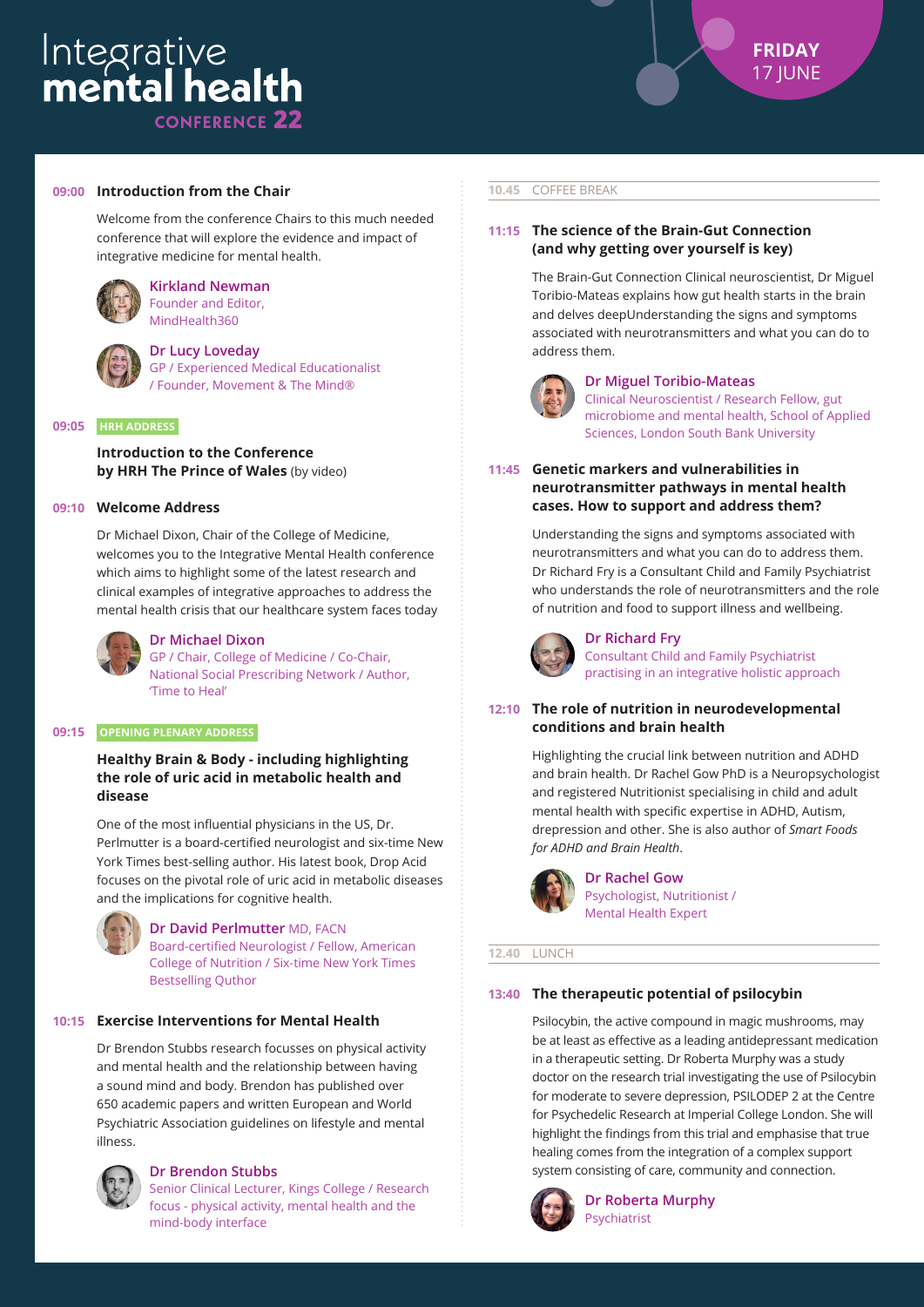

# **14:10 Cannabinoids for the treatment of mental health conditions**

Increasing evidence suggests an essential role of the endocannabinoid system in modulating cognitive abilities, mood, stress, and sleep. Dr Dani Gordon is a double boardcertified medical doctor, integrative medicine physician and expert in CBD, cannabis medicine, brain wellness and stress resilience and author of the CBD Bible.



# **Dr Dani Gordon**

Medical & Integrative Doctor / Clinical Cannabinoid Medicine Expert, UK

# **14:35 It's Environ-Mental! Toxins and mental health**

As a medical doctor with a special interest in environmental medicine and author of 'Staying Alive in Toxic Times: A seasonal guide to lifelong health', Dr Jenny Goodman is well positioned to highlight the role that environmental toxins play in mental health problems.



# **Dr Jenny Goodman**

Medical Doctor / Special interest in nutrition and environmental medicine / Author, 'Staying Alive in Toxic Times: A seasonal guide to lifelong health'.

#### **15.05** COFFEE BREAK

# **15:35 Answers to Anorexia Nervosa: An urgent plea for reversing the crisis of care that is killing our youth**

Anorexia nervosa is a life-threatening disorder with the highest mortality rates and highest risk for suicide among all psychiatric disorders. There are currently no approved medications for the treatment of Anorexia nervosa. The consequences of self-starvation that impact brain function, cognition and behaviour are often grossly undertreated. This session will outline how to correct nutrient deficiencies, decrease anxiety, and propose a framework for effective treatment and prevention.



#### **James Greenblatt**

Dually Certified Child and Adult Psychiatrist, George Washington University / Fellowship, Child and Adolescent Psychiatry, Johns Hopkins Medical School / Leading pioneer in integrative medicine

# **16:10 Acupuncture in mental health**

As a psychiatrist Federico is experienced in integrating acupuncture into orthodox psychiatric care. He will look at the role of acupuncture in the treatment of mental health conditions, including its use in anxiety and depression, mood disorders, and in schizophrenia and other severe conditions. Federico will also cover the treatment of addictions with acupuncture.



**Dr Federico Campos** Psychiatrist / Medical Acupuncturist

# **16:30 Hormonal imbalances and mental health**

Living with an endocrine disorder means dealing with physical issues as well as possible cognitive and mental health issues. Dr Abbi Lulsegged is an experienced Endocrinologist and Consultant Physician with an interest in psychiatric disorders who provides a holistic approach to care that looks at getting to the root cause of why a patient is unwell.



#### **Dr Abbi Lulsegged** Experienced Endocrinologist / Consultant Physician

#### **16:55 CLOSING PLENARY ADDRESS**

#### **The food mood connection**

Dr Uma Naidoo is a board-certified psychiatrist, nutrition specialist, and professionally trained chef. In 'The Food-Mood Connection, she draws on cutting-edge research to explain the many ways in which food contributes to our mental health, and shows how a sound diet can help treat and prevent a wide range of psychological and cognitive health issues.



#### **Dr Uma Naidoo**

Harvard trained Psychiatrist / Director, Nutritional and Lifestyle Psychiatry, Massachusetts General Hospital (MGH) / Director, Nutritional Psychiatry, MGH Academy / Best selling Author 'The Food Mood Connection'

#### **17.30** END OF CONFERENCE

# **REGISTER FROM £125**

**Exhibition**, **workshops** and THREE co-located **conferences**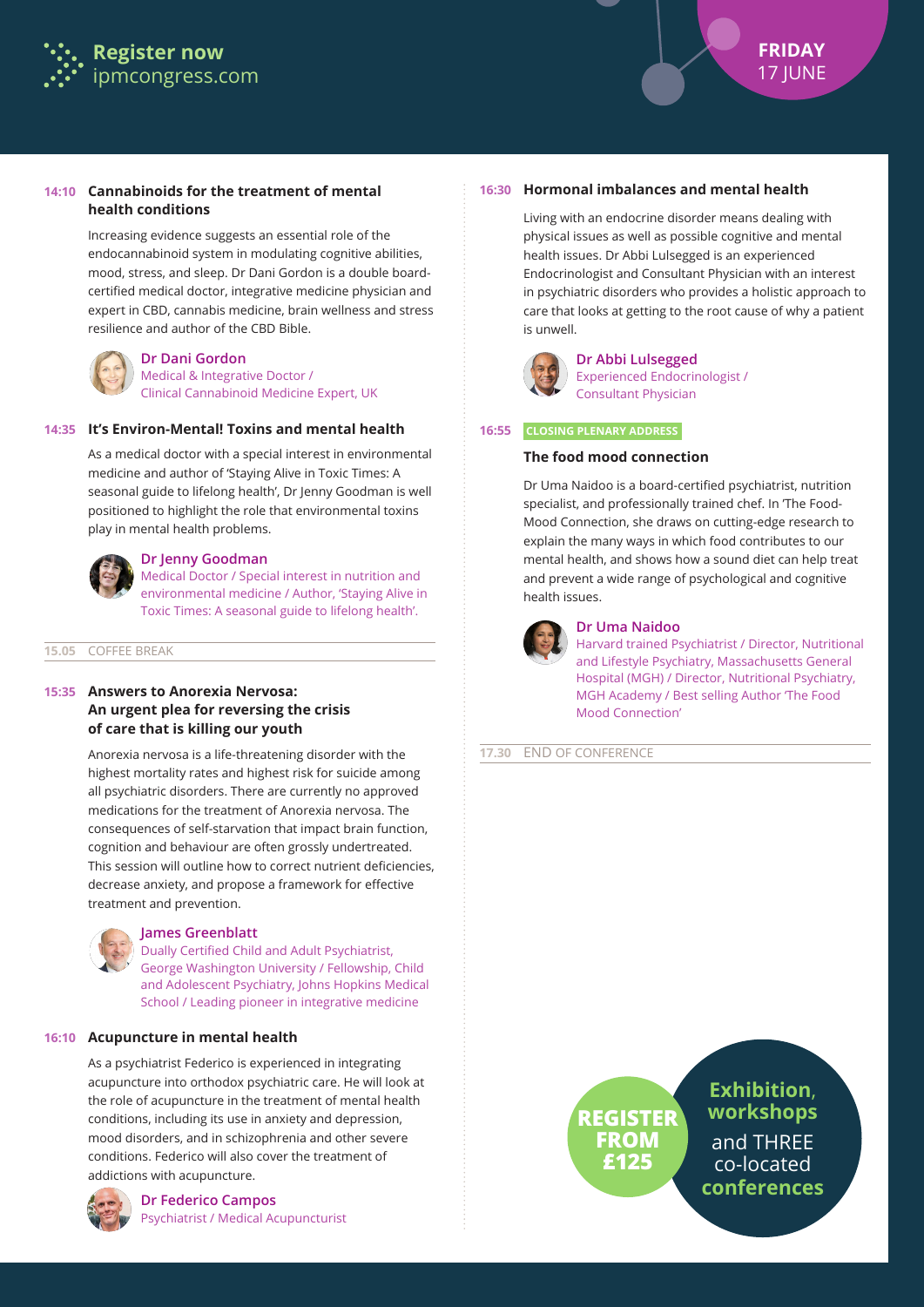# food on<br>prescription **FRENCE 22**



# **09:00 Welcome from the Co-Chairs**

# **Dr Rupy Aujla**

NHS GP and Founder of 'The Doctor's Kitchen'

# **Dr Catherine Zollman**

GP / Medical Director, Penny Brohn UK Cancer Charity / Fellow in Integrative Medicine, University of Arizona

#### **09:05 HRH ADDRESS**

**Introduction to the Conference by HRH The Prince of Wales** (by video)

# **09:10 PLENARY KEYNOTE**

# **Time to change the rules and the game**

Healthy Food: For everyone, is a key chapter in the College manifesto and part of The College of Medicine's vision for better healthcare in the next decade, underlining the importance of good nutrition at a local and national level.

#### **Dr Michael Dixon**

GP / Chair, College of Medicine / Co-Chair, National Social Prescribing Network / Author - 'Time to Heal'

# **09:15 PLENARY KEYNOTE**

**How is the UK's new National Food Strategy going to enable us all to eat healthier? Putting policy into practice**

The UK governments National Food Strategy's, ambitious proposals are long overdue and highlight the how the UK's current food system is harming our health and our planet. The report offers solutions that can reverse a broken system.



**Henry Dimbleby** Independent Lead, UK Governments, National Food Strategy

# **09:40 PANEL DISCUSSION**

# **Producing healthy food and ensuring that it is available to all**

How do we transition to a more sustainable food and farming system that nourishes the health of both people and planet? Why soil health is important and how does this link to our health? Just some of the questions that will be discussed in this panel discussion.



#### Chair: **Patrick Holden** Founding Director and Chief Executive, Sustainable Food Trust

**Hugh Fearnley-Whittingstall** Celebrity Chef / Journalist / Food Writer / Campaigner on food and environmental issues



# **Jonathon Porritt**

Co-Founder, Forum for the Future / Writer / Broadcaster / Commentator on sustain



# **Prof Margaret Rayman**

Surrey Distinguished Chair / Professor of Nutritional Medicine, University of Surrey

# **10:25 KEYNOTE**

# **Using food to prevent and reverse chronic disease**

Forty years of peer reviewed work has shown that the programme Professor Dean Ornish developed to treat heart disease, can help to reduce the risk factors associated with type 2 diabetes, high cholesterol, obesity, depression as well as prevent cancers and slow the aging process itself.

#### **Prof Dean Ornish**



Doctor / Educator / Author / Researcher / Columnist / Advisor / Clinical Professor, Medicine, University of California, San Francisco, USA

**11:05 COFFEE BREAK**

#### **11:35 KEYNOTE**

# **The importance of a healthy gut microbiome to avoid COVID-19**

Prof Tim Spector's years of research into the microbiome, clearly shows the important role that the microbiome plays in our health and why a healthy biome matters when our body responds to infection, including COVID.



# **Prof Tim Spector**

Scientist / Author / Professor, Genetic Epidemiology, King's College London / Director, TwinsUK Registry, UK

#### **12:05 KEYNOTE**

#### **Nutritional interventions for Covid 19 recovery**

Prof Robert Thomas will explore the emerging evidence why one person gets more severe consequences of covid than others. Age, underlying genetic susceptibility and having other chronic conditions features strongly but it is now clear that underlying gut health is fundamental.



#### **Prof Robert Thomas**

Consultant Oncologist, Addenbrooke's and Bedford Hospitals / Visiting Professor, exercise and Nutritional Science, The University of Bedfordshire / Clinical teacher, Cambridge University, UK

# **12.35 LUNCH**

# **13:35 KEYNOTE**

# **Cardiovascular Disease – Is salt the problem or should we be looking at sugar?**

GP Dr David Unwin is well known for his pioneering work with patients with Type 2 diabetes and the low carb diet. Here he discusses the implications for the treatment of heart disease and will present findings from his research with 107 case studies of patients on a low carb diet.



#### **David Unwin**

GP / Transforming the lives of his patients through a low carb diet